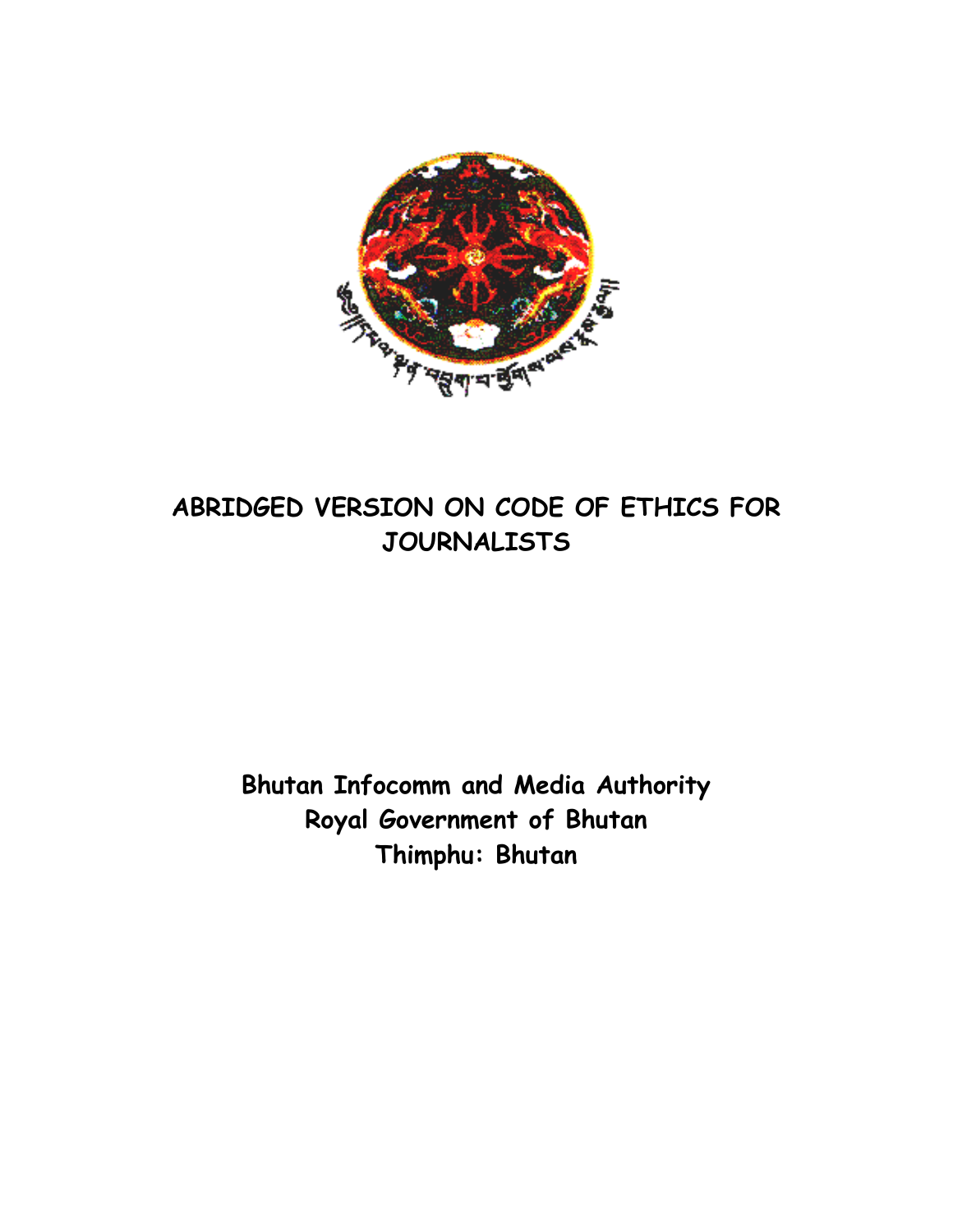# **ABRIDGED VERSION ON CODE OF ETHICS FOR JOURNALISTS**

# **1. Ethics of Journalists**

Journalists in Bhutan, as elsewhere, have a duty to maintain the highest professional and ethical standards. They shall provide independent and accurate news and information with integrity, remaining accountable for their actions, neutral in their position and keeping the national interest foremost in their minds at all times. They shall, accordingly, conduct themselves in consonance with the following principles and observe these principles both in letter and in spirit.

# **2. Professional Integrity**

A Journalist shall:

a. present the news with integrity and decency, avoiding real or perceived conflicts of interest, and respect the dignity and intelligence of the audience as well as the subjects of news.

## **3. Social Responsibility**

A Journalist shall:

- a. recognize their obligation to the public and to the country;
- b. not publish any matter which offends against good taste and decency.

#### **4. The Right to Truth**

A Journalist shall:

a. pursue the truth at all times and not publish false, inaccurate, misleading or distorted material. He shall ensure that, as far as possible, every story he writes is thoroughly researched. In particular, he shall clearly distinguish between fact, comment and conjecture. Where, despite due diligence in researching a story, he publishes an inaccurate fact, he shall ensure that a correction, and a suitable apology, is published as soon as possible after the inaccuracy has been brought to his attention.

### **5. Non - Discrimination**

A Journalist shall:

- a. defend the independence of all journalists from those seeking influence or control over news content and gather and report news without fear or favor, and vigorously resist undue influence from any outside forces, including advertisers, sources, story subjects, powerful individuals, special interest groups and also political groups;
- b. determine news contents solely through editorial judgment and not as a result of outside influence;